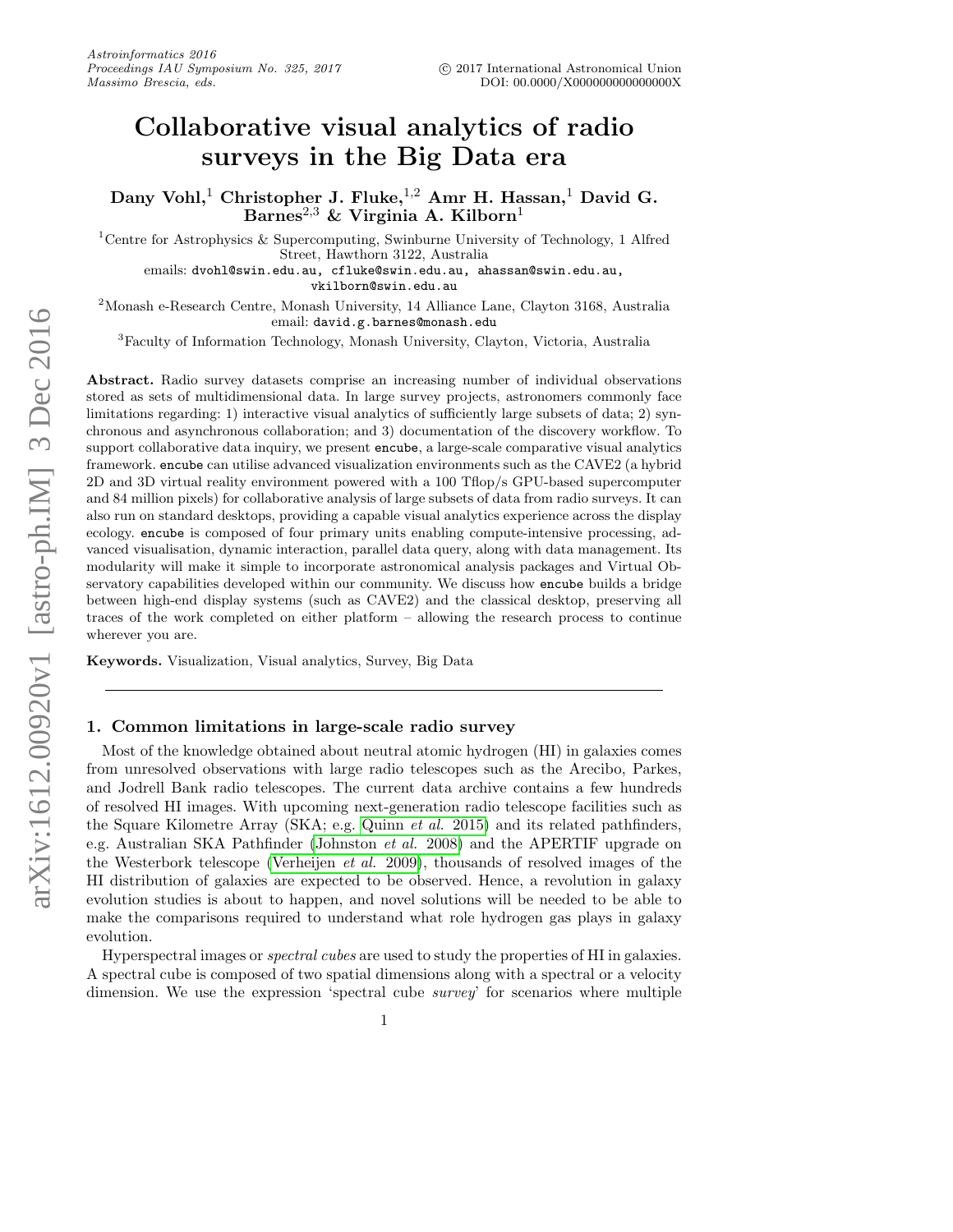spectral cubes are collected. A primary goal of any spectral cube survey is to identify and investigate similarities and differences between individual sources. While the growth of spectral cubes – both in number and in size – within surveys will allow novel science to be undertaken, significant challenges are arising regarding knowledge discovery and analysis.

With the growth in number of individual spectral cubes within a given survey, new limitations emerge with regard to: 1) interactive visualisation and analysis of sufficiently large subsets of data; 2) synchronous and asynchronous collaboration; and 3) documentation of the discovery workflow. To overcome these challenges, astronomers can borrow techniques from the field of visual analytics – defined as the science of analytical reasoning facilitated by interactive visual interfaces [\(Thomas](#page-4-3) et al. 2006). Visual analytics includes techniques like information synthesis and insight derivation from massive, dynamic, ambiguous, and conflicting data.

## 2. encube: interactive visual analytics of spectral cubes

To provide support for collaborative data inquiry in large radio surveys, we introduce encube (Vohl *[et al.](#page-4-5)* 2015, Vohl *et al.* 2016), a large scale comparative visual analytics framework. encube is tailored for use with large tiled-displays and advanced immersive environments like the CAVE2 at Monash University. With its 80 stereo-capable screens arranged in a 20 columns  $\times$  4 rows grid configuration, and powered with a ∼100 Tflop/s Graphics Processing Unit (GPU)-based supercomputer, the Monash CAVE2 represents a modern hybrid 2D and 3D virtual reality environment. The encube framework is designed to harness the power of high-end visualisation environments for collaborative analysis of large subsets of data from radio surveys. Alternatively, it can also work on standard desktops, providing a seamless visual analytics experience regardless of the number of displays or their arrangement.

encube aims at enabling astronomers to interactively visualise, compare, and query a subset of spectral cubes from survey data. The framework includes several strategies for qualitative, quantitative, and comparative visualisation, including different mechanisms to organise, query and tag data interactively. encube comprises two layers: the Input/output layer, and the Process layer. The Input/output layer includes an Interaction unit and multiple Display Units, while the Process layer includes a Manager Unit and multiple Process-Render Units. Figure [1](#page-2-0) depicts the framework and its related hardware and software components. For an in-depth description of encube and its different units, see Vohl et al. (2016).

The Manager Unit is at the core of encube. The Manager Unit has been designed to make it simple to incorporate other Python-based astronomical packages such as astropy [\(Astropy Collaboration](#page-4-6) *et al.* 2013) and Virtual Observatory capabilities [e.g. TAP [\(Dowler](#page-4-7) et al. 2010), SAMP [\(Taylor](#page-4-8) et al. 2015)] developed within our community. In addition, as all communications and queries circulate through the *Manager Unit*, it is where the workflow history record is being gathered.

Different interactive functionalities to compare spectral cubes are provided via the Interaction Unit. An Interaction unit provides control over the global visualisation and analysis environment. Such functionalities include sorting spectral cubes, manually reordering displayed cubes, modifying rendering parameters, and querying one or many spectral cubes to obtain information like voxel distributions (i.e. histograms) or moment maps. Interaction with the many screens is provided through a web interface that can be used through different devices such as touch-based devices (tablet, smart phones) and other portable devices (e.g. laptops).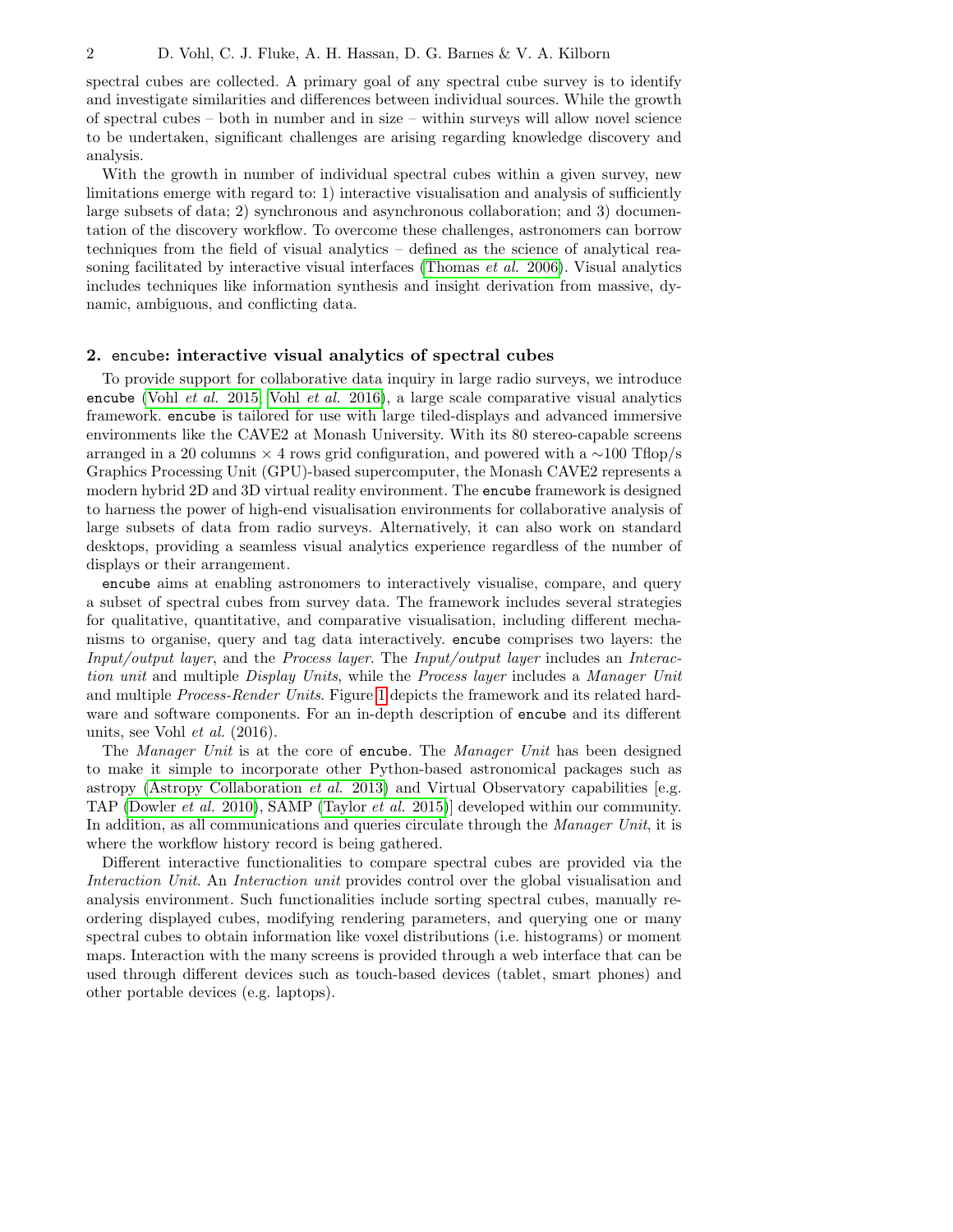Vohl et al. 2016. Collaborative visual analytics of radio surveys in the Big Data era 3



<span id="page-2-0"></span>Figure 1. Framework of encube in the context of the Monash CAVE2. The Interaction Unit enables a user to control and query data displayed on the 80 stereo-capable screens of the Monash CAVE2. It can also render quantitative visualisations such as an histogram or a moment map on demand. The *Manager Unit* is in charge of serving data to the *Interaction Unit*, scheduling jobs, handling communications, and keeps a record of the workflow. The Process-Render Units process data (e.g. load spectral cubes, compute quantitative information), and render visualisations. Finally, the Display Units output spectral cubes visualisations for astronomers to see.

The primary advantage of encube comes from its concepts of 'Single Instruction, Multiple Views' (SIMV) and 'Single Instruction, Multiple Queries' (SIMQ). Sharing similarities to the concept of 'Single Instruction, Multiple Data' (SIMD), these distributed models of processing and rendering allow one requested action to be applied to many data cubes in parallel. Hence, within the Monash CAVE2 environment for example, one can compare of order 100 spectral cubes.Through SIMV and SIMQ, instead of repeating a task (analysis or visualisation) over and over from one spectral cube to the next, one has the ability to spawn this task to multiple data cubes seamlessly.

## 3. Documenting the discovery workflow: a key for synchronous and asynchronous collaboration

To help researchers keep track of the discovery process, encube includes different features to stay organised. In particular, encube integrates the concept of workflow serialization: the generation of metadata about user interactions with the system. Two levels of interactions are considered for serialization: actions applied to a file, and actions applied on the overall distribution of visualisations. In addition, researchers can include annotations linked to specific data files by using searchable keywords called tags.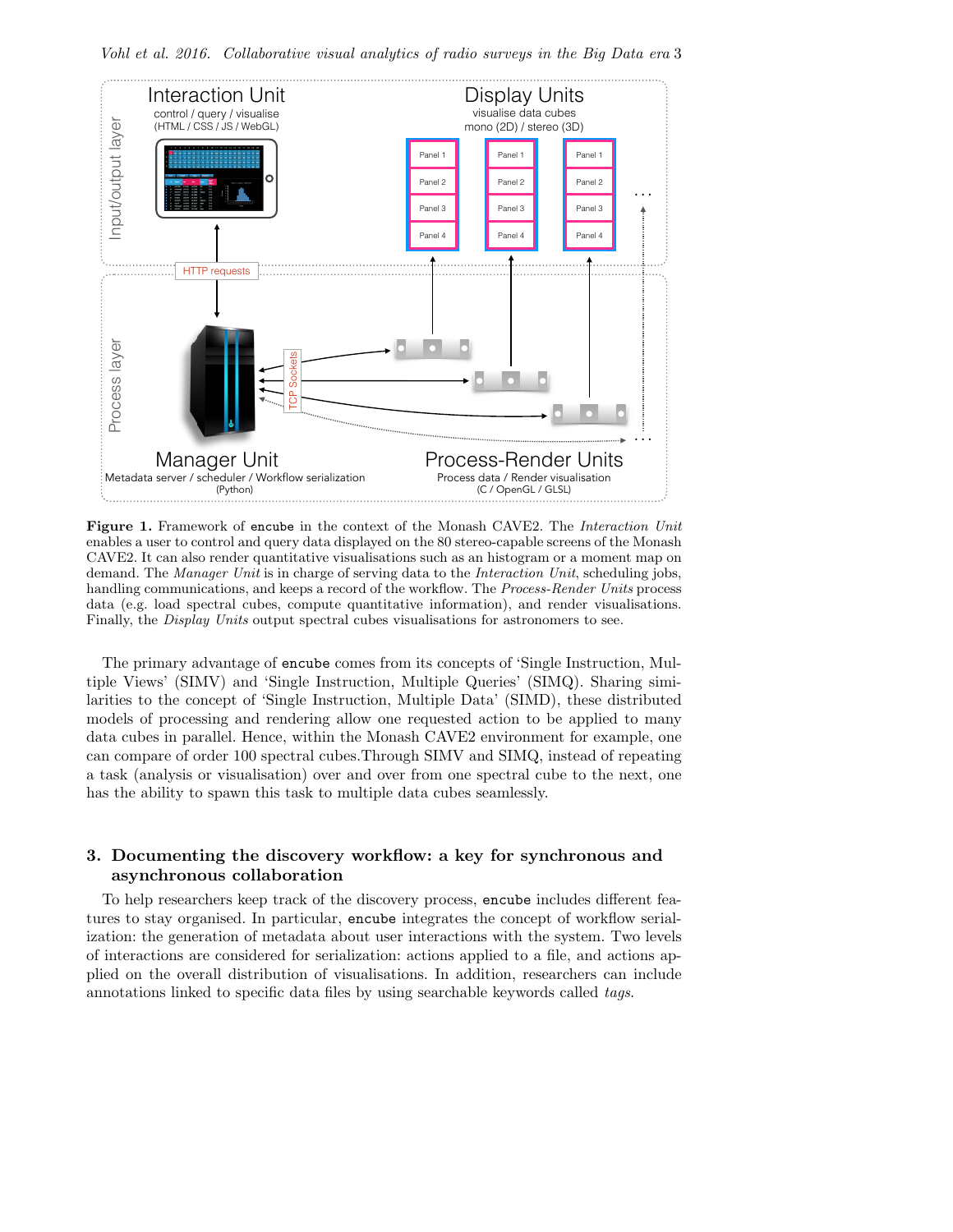## 4 D. Vohl, C. J. Fluke, A. H. Hassan, D. G. Barnes & V. A. Kilborn

## 3.1. Workflow serialization: data file level

During a session, actions applied to data files can be stored for future evaluation. The type of information to be stored can be defined by the user. For example, one can keep track of visualisation parameters such as camera position (e.g. volume rotation angle, pan/zoom position), and volume rendering parameters (e.g. transparency, contrast). With data file level workflow, a user can review actions taken throughout the discovery process, either within the advanced visualisation environment or back at the researcher's desk. A user can restore a file to a given state in order to review interesting features, or simply continue the analysis process where a previous session ended. It also permits the discovery process to be replayed – which may help the user to remember how and why certain steps have been taken.

#### 3.2. Workflow serialization: meta-visualisation level

Workflow at the meta-visualisation level keeps track of which data file is loaded at a given time, and where it is rendered (e.g. on which *Display Unit* it appears). This mechanism represents a way to store actions relative to the configuration for future evaluation. To provide a means for comparative visualisation in a collaborative fashion, a key feature of encube is to rely on users' visual and spatial awareness. By keeping a record of the spatial configuration of visualisations within the visualisation environment (e.g. on which Display Unit a data file is rendered), it is possible for users to reproduce specific visualisation setups.

## 3.3. Workflow serialization: an example

As a workflow example, consider a research team interested in the evaluation of galaxy kinematics from survey data. This team is formed of two sub groups, namely group A and B, where no members are shared between the two sub groups. Group A is available for a visit to the CAVE2 on Wednesday, while group B is available on Friday. On Wednesday, group A arranges galaxies into  $N$  categories, and includes tags with each object, where each category shows similarities in kinematic morphology. On Friday, group B can evaluate all tags left behind by group A. By itself, a tag may be ambiguous. Hence, by reloading the overall configuration of visualisations within the CAVE2, group B can evaluate the tags in relation to the physical arrangement of galaxies on *Display Units*. This methodology provides a new asynchronous way of collaboration within teams.

## 4. Current limitations & on-going work

Despite the considerable computational power available within the Monash CAVE2, there will be times where more computational resources will be required to visualise SKA-pathfinder scale spectral cubes. To cope with spectral cubes of terabyte (TB) scale (e.g. APERTIF and ASKAP cubes), the distributed visualisation and analysis framework GraphTIVA was introduced [\(Hassan](#page-4-9) *et al.* 2013). For a 0.5 TB spectral cube using a cluster of 96 GPUs, [Hassan](#page-4-9) *et al.* 2013 showed volume rendering at  $7-10$  frames per second could be achieved; and computation of basic global image statistics such as the mean intensity and standard deviation in 1.7 seconds.

We are evaluating the possibility of integrating GraphTIVA within the encube framework to provide HI astronomers with novel way to interactively analyse TB scale spectral cubes' sources within their environment, at high resolution via advanced visualisation environments like the Monash CAVE2. This would offer a mode of operation where a full resolution spectral cube is rendered on a  $4 \times 4$  grid of displays, leaving  $16 \times 4 = 64$  screens for individual sources found within the parent cube.